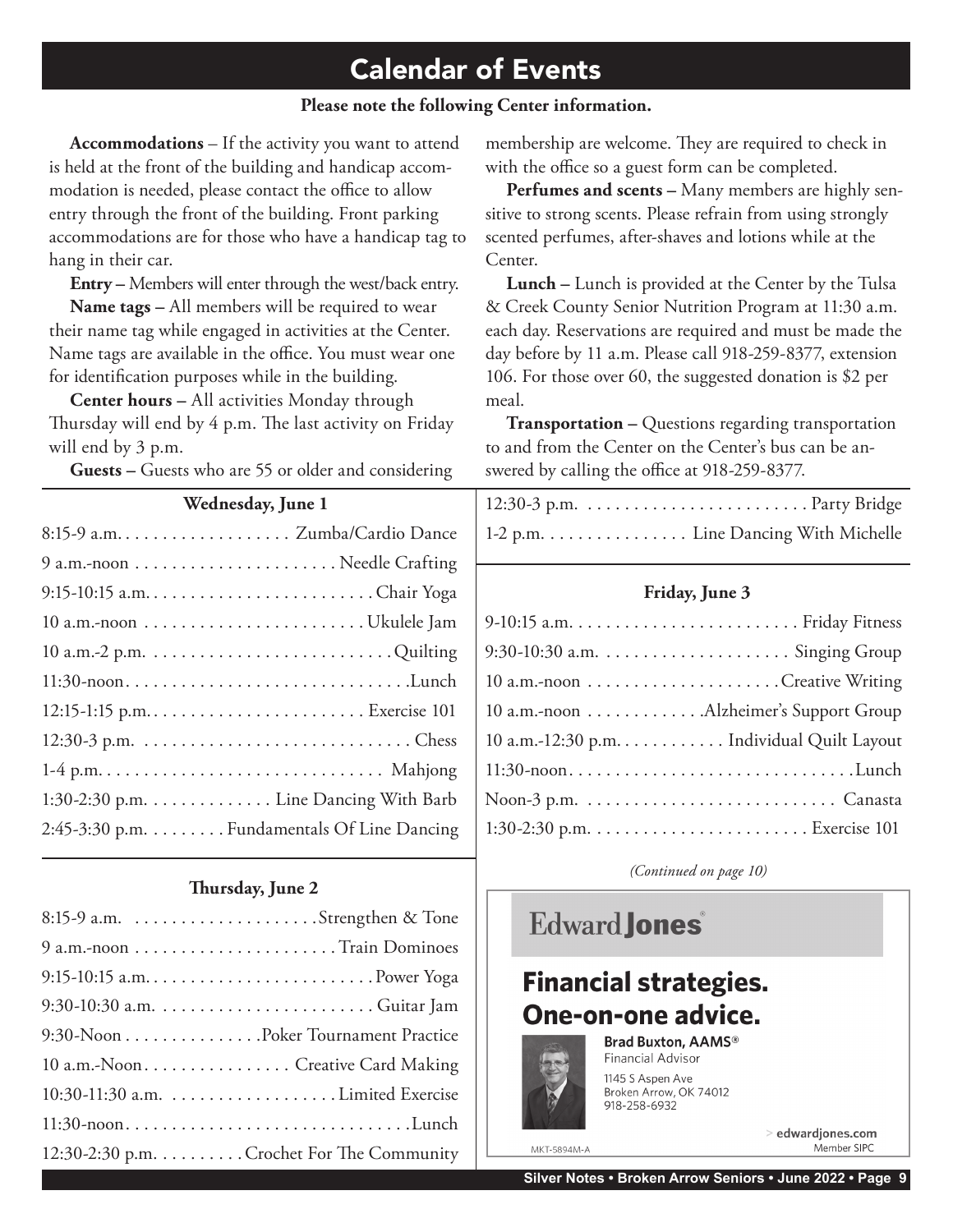#### **Monday, June 6**

| $9:30-11$ a.mBible Study                                |  |
|---------------------------------------------------------|--|
| $9:30$ a.m.-noonCrafting                                |  |
|                                                         |  |
| 10:30 a.m.-noon Line Dancing With Eugenia               |  |
|                                                         |  |
| 12:15-1:15 p.m. Tai Chi For Better Balance With Vanessa |  |
| 12:30-2:30 p.m. Card Game Of The Day                    |  |
| 1:30-2:30 p.m. Canceled Line Dancing With Barb          |  |
| 2:45-3:30 p.m. Canceled. Fundamentals Of Line Dancing   |  |
|                                                         |  |
|                                                         |  |

#### **Tuesday, June 7**

| 10-11 a.m. Beginning Guitar Lessons              |
|--------------------------------------------------|
|                                                  |
|                                                  |
|                                                  |
| 11:30-noonLunch                                  |
| 11:45 a.m.-12:45 p.m. Tai Chi For Better Balance |
|                                                  |
| 1-2 p.m. Line Dancing With Michelle              |
|                                                  |
|                                                  |

#### **Wednesday, June 8**

| 12:15-1:15 p.m Exercise 101                           |
|-------------------------------------------------------|
|                                                       |
|                                                       |
|                                                       |
| 1:30-2:30 p.m. Canceled Line Dancing With Barb        |
| 2:45-3:30 p.m. Canceled. Fundamentals Of Line Dancing |

#### **Page 10 • Silver Notes • Broken Arrow Seniors • June 2022**

### **Thursday, June 9**

| 9:30-noon  Poker Tournament Practice      |
|-------------------------------------------|
| 10 a.m.-noon  New  Abstract Painting      |
| 10 a.m.-noon Creative Card Making         |
|                                           |
| $11:30$ -noonLunch                        |
| 12:30-2:30 p.m. Crochet For The Community |
|                                           |
| 1-2 p.m. Line Dancing With Michelle       |

#### **Friday, June 10**

| 10 a.m.-12:30 p.m. Individual Quilt Layout             |
|--------------------------------------------------------|
| $11:30$ -noonLunch                                     |
| Noon to Conclusion. Movie & Popcorn                    |
| "The Interpreter," starring Nicole Kidman, rated PG-13 |
|                                                        |
|                                                        |

#### **Monday, June 13**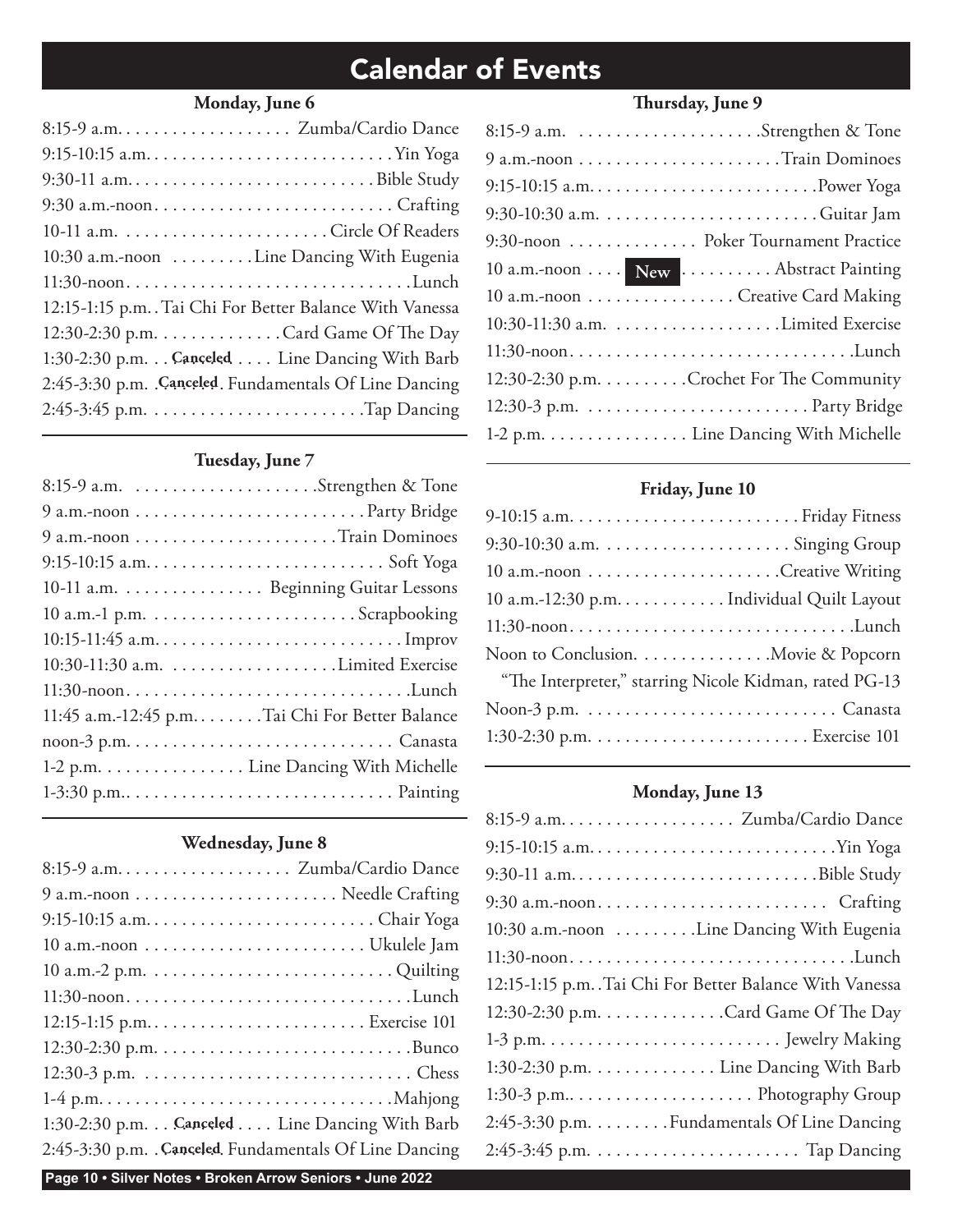#### **Tuesday, June 14**

| 9 a.mFitness Machine Training                    |
|--------------------------------------------------|
|                                                  |
|                                                  |
|                                                  |
|                                                  |
|                                                  |
|                                                  |
| 11:30-noonLunch                                  |
| 11:45 a.m.-12:45 p.m. Tai Chi For Better Balance |
|                                                  |
| 1-2 p.m. Line Dancing With Michelle              |
|                                                  |
|                                                  |

#### **Wednesday, June 15**

| $11:30$ -noonLunch                          |  |
|---------------------------------------------|--|
|                                             |  |
|                                             |  |
|                                             |  |
| 1:30-2:30 p.m. Line Dancing With Barb       |  |
| 2:45-3:30 p.m. Fundamentals Of Line Dancing |  |
|                                             |  |

#### **Thursday, June 16**

| 9 a.m.-Conclusion  Pool Tournament        |
|-------------------------------------------|
|                                           |
|                                           |
|                                           |
| 9:30-noon  Poker Tournament Practice      |
| 10 a.m.-noon  New  Abstract Painting      |
| 10 a.m.-noon Creative Card Making         |
|                                           |
|                                           |
| 12:30-2:30 p.m. Crochet For The Community |
|                                           |
| 1-2 p.m. Line Dancing With Michelle       |

### **Friday, June 17**

| 10 a.m.-12:30 p.m. Individual Quilt Layout |
|--------------------------------------------|
| 10 a.m.-noon Alzheimer's Support Group     |
| $11:30$ -noonLunch                         |
|                                            |
|                                            |

#### **Monday, June 20**

| 8:15-9 a.m Zumba/Cardio Dance                           |  |
|---------------------------------------------------------|--|
|                                                         |  |
| 9:30-11 a.mBible Study                                  |  |
|                                                         |  |
|                                                         |  |
| 10:30 a.m.-noon Line Dancing With Eugenia               |  |
| 11:30-noonLunch                                         |  |
| 12:15-1:15 p.m. Tai Chi For Better Balance With Vanessa |  |
| 12:30-2:30 p.m. Card Game Of The Day                    |  |
| 1:30-2:30 p.m. Line Dancing With Barb                   |  |
| 2:45-3:30 p.m. Fundamentals Of Line Dancing             |  |
|                                                         |  |
|                                                         |  |

#### **Tuesday, June 21**

| 10-11 a.m. Beginning Guitar Lessons            |
|------------------------------------------------|
|                                                |
|                                                |
|                                                |
| $11:30$ -noonLunch                             |
| 11:45 a.m.-12:45 p.mTai Chi For Better Balance |
|                                                |
| 1-2 p.m. Line Dancing With Michelle            |
|                                                |
| 3:30 p.m.-Conclusion Board Of Directors        |
| (Continued on page 12)                         |